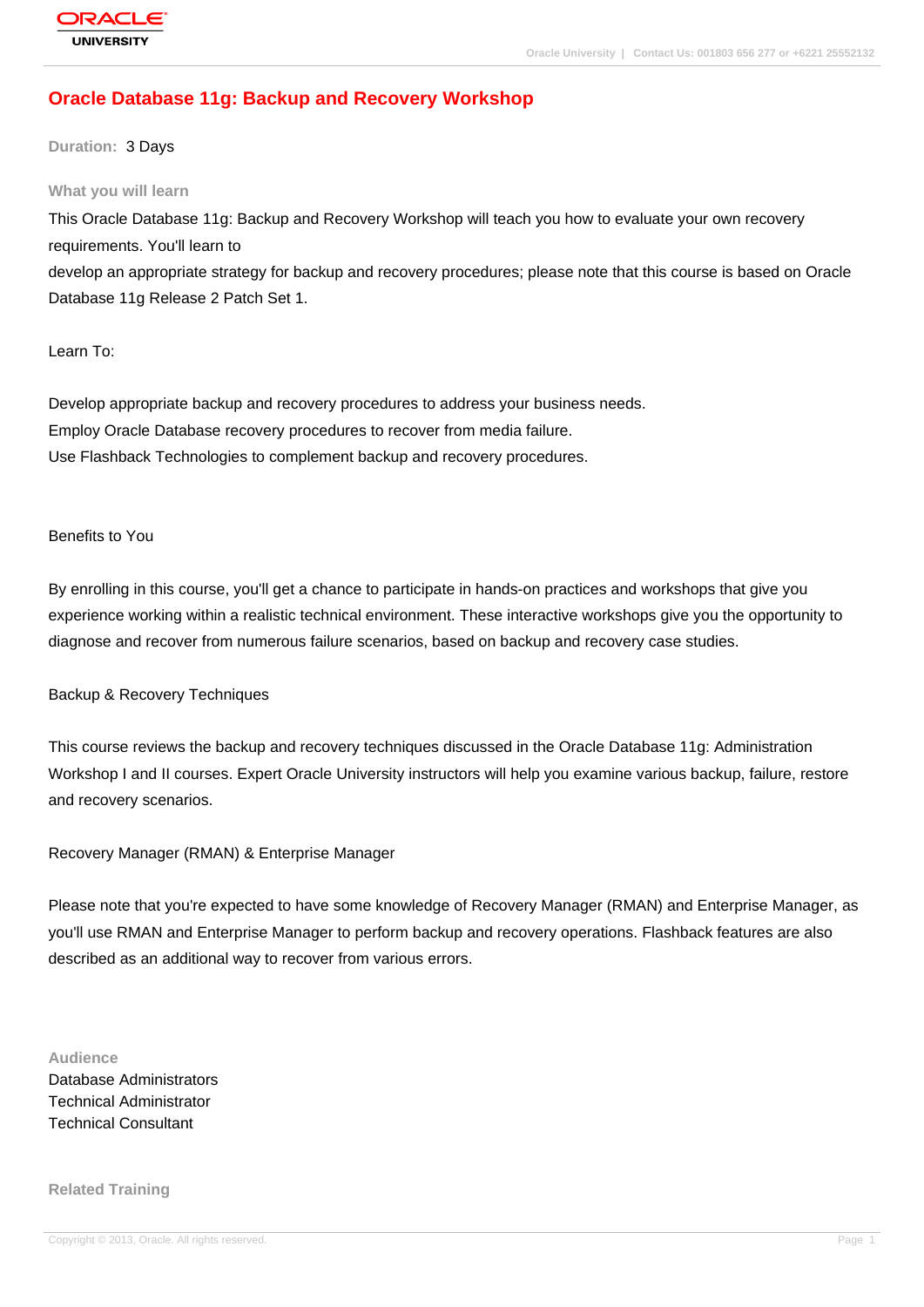### Required Prerequisites

Knowledge of Oracle Database administration

Oracle Database 11g: Administration Workshop II Release 2

Oracle Database 11g: Administration Workshop I Release 2

Suggested Prerequisites Knowledge of RMAN and Enterprise Manager

**Course Objectives** Perform tablespace point-in-time recovery

Describe the Oracle Database architecture components related to backup and recovery operations

Describe additional high availability features such as Oracle Data Guard and Oracle Secure Backup

Plan effective backup and recovery procedures

Describe Oracle Database backup methods and recovery operations that can be used to resolve database failure

Configure the database for recoverability

Use Recovery Manager (RMAN) to create backups and perform recovery operations

Use the Data Recovery Advisor to diagnose and repair failures

Use Oracle Flashback Technologies to recover from human error

Perform an encrypted database backup and restore

#### **Course Topics**

#### **Introduction**

Assessing Your Recovery Requirements Data Failures Examples Failure Categories Oracle Data Protection Solutions Oracle Backup and Recovery Solutions Oracle Maximum Availability Architecture Oracle Secure Backup (overview only) Oracle Active Data Guard (overview only)

### **Using Recovery Manager (RMAN) and Enterprise Manager**

Oracle Recovery Manager (architecture overview) Enterprise Manager (backup and recovery interface overview) Using the RMAN Command-Line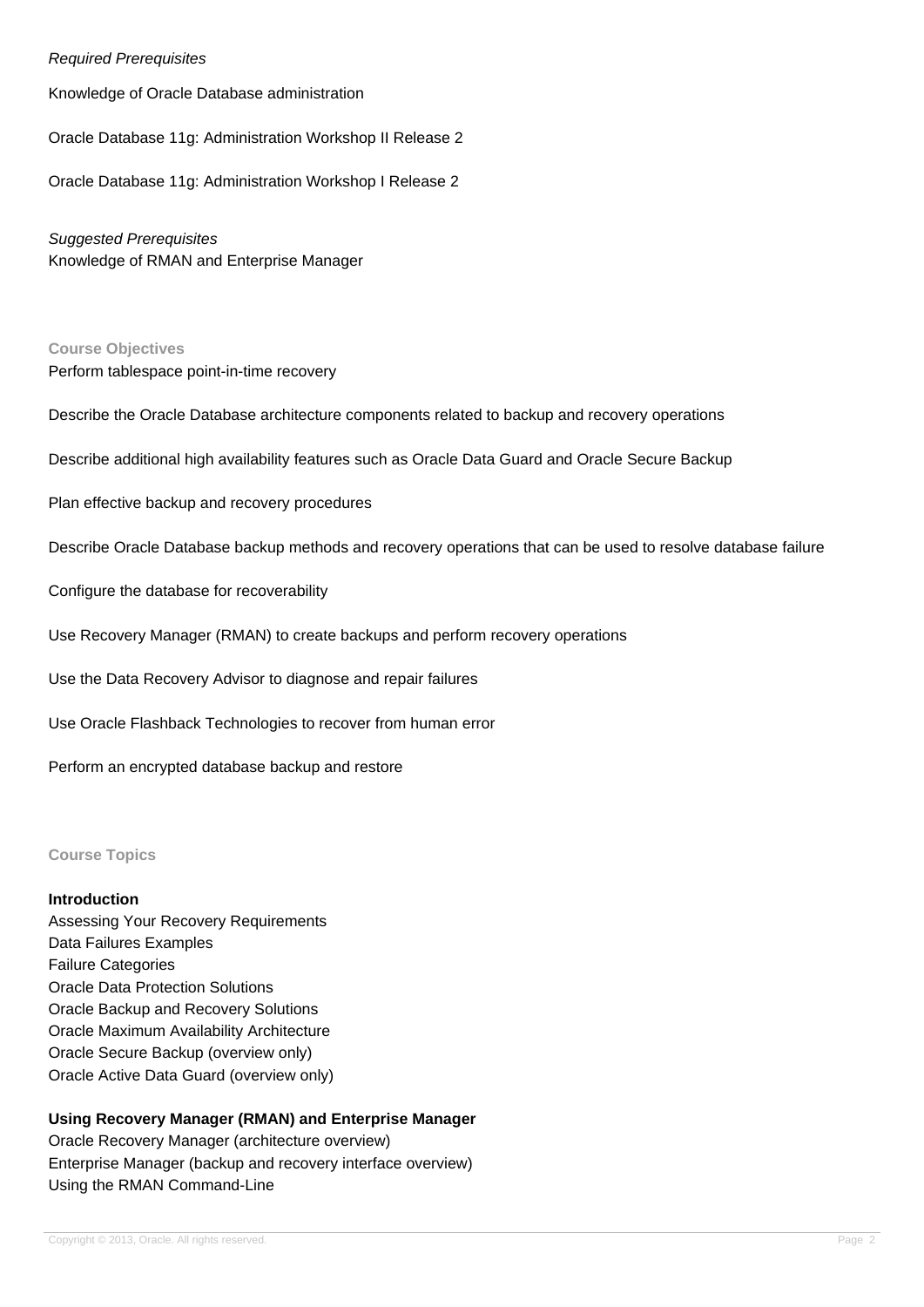RMAN Commands (overview) Configuring RMAN Persistent Settings Viewing and Managing RMAN Persistent Settings

### **Configuring for Recoverability**

Fast Recovery Area (overview) Fast Recovery Area Sizing and Configuration Control File Multiplexing & Autobackup Redo Log Files and the LGWR Process Redo Log File Multiplexing RCHIVELOG Mode and the Archiver Process Archived Redo Log Files Undo Retention

### **Using the RMAN Recovery Catalog**

Repository Comparison Recovery Catalog Overview Creating the Recovery Catalog Managing Records in the Catalog Registering the Database Catalog Resynchronization Backing Up the Recovery Catalog

### **Backup Concepts and Strategies**

Backup Solutions Overview Backup Terminology RMAN Backup Types Understanding RMAN Backup Data Flow Balancing Backup and Restore Requirements Comparing Backup Strategies Best Practices for Data Warehouse Backups

### **Creating Backups**

Oracle Suggested Backup Strategy Backups Sets & Image Copies (RMAN) Whole Database Backups Read-Only Tablespace Backups Checking for Block Corruption Block Change Tracking/Fast Incremental Backups Backup Compression & RMAN Encrypted Backups Control File Backups & Cataloging Backups Files

#### **Restore and Recovery Concepts**

Employing the Best Oracle Technology for Recovery Instance Failure and Instance/Crash Recovery Media Failure Complete Recovery (Overview) Point-in-Time Recovery (Overview) Recovery Through RESETLOGS Recovery to an Abandoned Incarnation

### **Using Data Recovery Advisor**